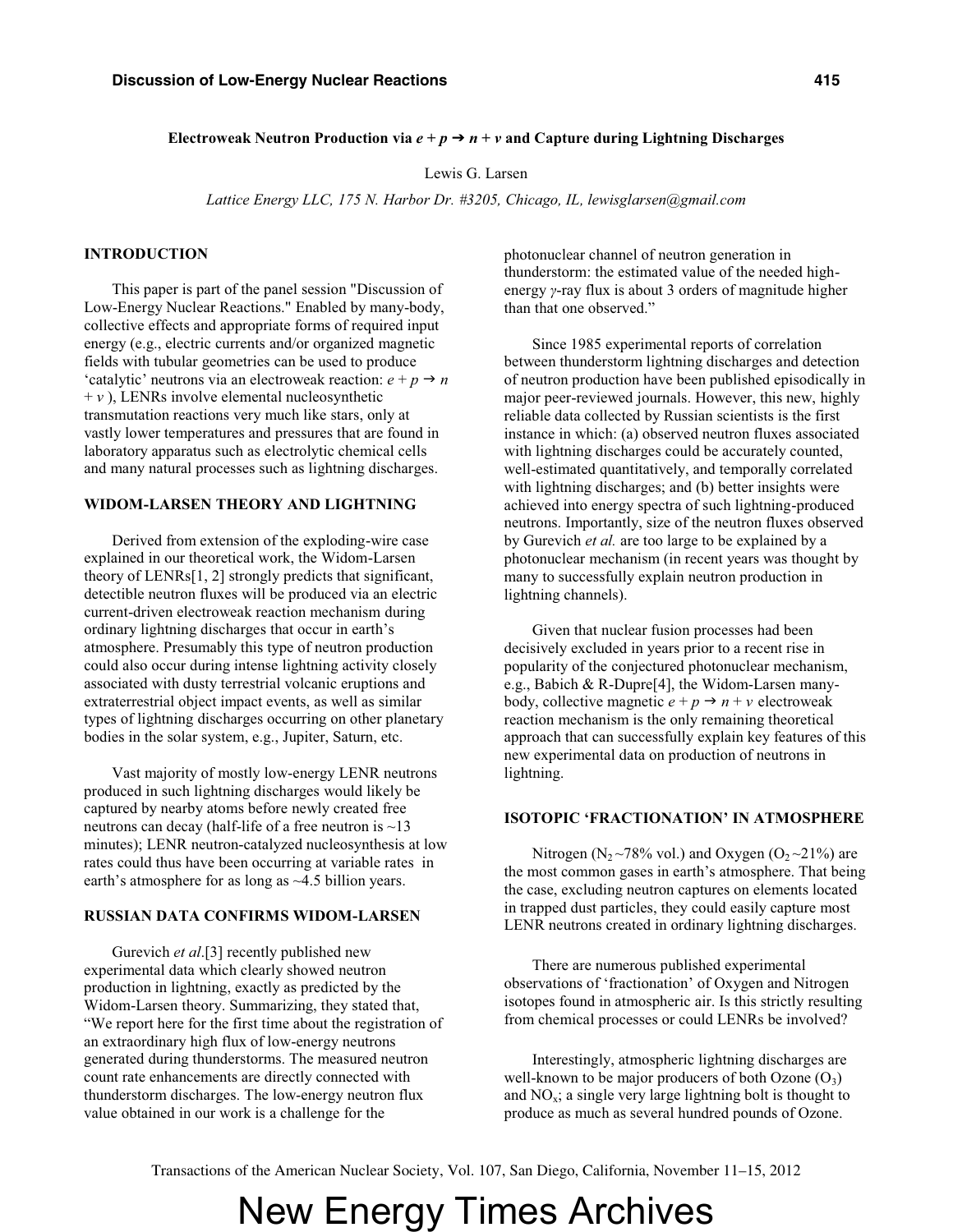## **NEUTRON-CAPTURE ON GASEOUS NITROGEN**

Nitrogen's natural abundance is  ${}^{14}N = 99.632\%$ ;  ${}^{15}N$  $= 0.368\%$ . At thermal energies,  $^{14}N$  has a neutron capture cross-section of only 0.080 barns; at LENR ultra low momentum neutron energies it may be  $10^5$ - $10^6$ x larger because  $^{14}N$  is a  $1/v$  isotope. Thus, in LENR systems the reaction  ${}^{14}N + n \rightarrow {}^{15}N + \gamma$  can potentially proceed at significant rates; capture gammas would not be detected because of conversion to IR by local heavy-mass<br>electrons per Widom-Larsen theory. Neutron capture on <sup>15</sup>N would produce <sup>16</sup>N which is unstable (half-life = 7.1) seconds) and beta decays into  $^{16}$ O which is stable. Thermal neutron capture cross-section for  ${}^{15}N$  is 2,000x less than 15N; all other things being equal, at low LENR neutron fluxes <sup>15</sup>N should accumulate faster than it can be transmuted via neutron capture into 16N. *All other things being equal, over time LENRs would tend to create increases in*  $\delta^{15}N$  *and magnitude of isotopic variance.* 

### **NEUTRON-CAPTURE ON GASEOUS OXYGEN**

Oxygen's natural abundance is  ${}^{16}O = 99.759\%$ ;  ${}^{17}O =$  $0.0374\%$ ; <sup>18</sup>O = 0.2039%. If <sup>16</sup>O were exposed to fluxes of ULM neutrons, one might expect that it would first be transmuted via LENRs to  $17$ <sup>17</sup>O with the capture of one ULM neutron. Now  $17$ O has the highest neutron capture cross-section of the three stable Oxygen isotopes ( ${}^{17}O =$ 0.54 millibarns for neutrons at thermal energies which is 2.8x that of <sup>16</sup>O and 3.4x <sup>18</sup>O), so <sup>17</sup>O +  $n_{\text{ulm}} \rightarrow$  <sup>18</sup>O would be favored. Also, Oxygen is an unusual lighter element in that  $17$ O just happens to have a significant cross-section for alpha decay upon capturing a neutron. Therefore,  $\frac{17}{10}$ can be depleted in two ways by LENR neutron-catalyzed processes: (1.) neutron capture to  $^{18}$ O; and (2.) alpha ( $^{4}$ He) decay to Carbon-14 ( $\rm ^{14}C$ ). Those competing processes are probably the reason why 17O has lower natural abundance than 16O and 18O. *All other things being equal, exposure of gaseous Oxygen atoms to LENR neutrons would tend to increase*  $\delta^{18}O$  *and magnitude of isotopic variance.* 

## **MASS-INDEPENDENT FRACTIONATION**

First seen in Sulfur isotopes, concept of "massindependent" isotopic fractionation was originally developed to explain data exhibiting isotopic shifts that clearly did not conform to a purely chemical, massdependent kinetic effects paradigm. Present proponents of this explanation, e.g., Michalski & Bhattacharya[5], implicitly invoke purported "nuclear field shift," "nuclear volume, " and/or "symmetry" effects to provide a nonnuclear rationale for otherwise chemically inexplicable isotopic shifts observed with some isotopes and molecules of certain elements, e.g., Ozone  $(O_3)$ , Sulfur, and very recently, Methylmercury.

#### **416 Discussion of Low-Energy Nuclear Reactions**

## **CHEMICAL FRACTIONATION VS. LENRS**

For  $\sim$  60 years, a body of chemical fractionation theory has been developed and articulated to explain progressively increasing numbers of stable isotope anomalies observed in a vast array of mass spectroscopic data obtained from many different types of natural and experimental, abiological and biological, systems.

Although not explicitly acknowledged by chemical fractionation theorists, an intrinsic *fundamental assumption* underlying this entire body of theory and interpretation of data is that no indigenous nucleosynthetic processes are presently occurring anywhere in any of these systems, or at any time since the initial formation of the presolar nebula, that are/were capable of altering isotope ratios and/or producing new mixtures of different elements over time; ergo, chemistry must explain everything. However, if the Widom-Larsen theory of LENRs is correct, for certain isotopic data the above fundamental assumption could potentially be incorrect. *Moreover, products of LENRs can mimic the effects of mass-dependent and mass-independent chemical fractionation processes.*

# **LENR NEUTRON-CAPTURE ON SULFUR ATOMS**

Sulfur's natural abundances is  ${}^{32}S = 94.93\%$ ;  ${}^{33}S =$ 0.76%;  ${}^{34}S = 4.29\%$ ;  ${}^{36}S = 0.02\%$ . Beginning with  ${}^{32}S$ , Sulfur's four stable isotopes have similar thermal neutron capture cross-sections of 0.55, 0.46, 0.30, and 0.23 barns, respectively; they are all 1/*v* isotopes. All other things being equal, at low LENR ULM neutron fluxes,  $\delta^{33}$ S,  $\delta^{34}$ S, and  $\delta^{36}$ S would all tend to increase;  $^{35}$ S is unstable (half-life =  $87$  days) and beta- decays to <sup>35</sup>Cl. Higher ULM neutron fluxes could produce <sup>37</sup>S which is unstable (half-life = 5.1 minutes) and  $\beta$  decays into Chlorine <sup>37</sup>Cl (which is stable but *very* reactive). *Depending on details, LENRs could create isotopic shifts that looked as though mass-independent chemical fractionation had occurred.* 

## **TERRESTRIAL GEOCHEMICAL EVOLUTION**

Recent work of Nuth *et al.*[6] about lightning processing of dust particles in presolar nebula suggests that low but nonetheless significant rates of lightningdriven LENR nucleosynthesis could easily have been occurring in the environs of the solar system for >4.5 billion years. This more recent LENR transmutation activity would have been superimposed on top of nucleosynthetic reaction products originating from even more ancient episodes of stellar fusion processes and supernova events. *That being the case, are telltale Lisotopic 'signatures' of non-stellar LENR processes detectable and present in published isotopic data obtained from NASA's Genesis Mission?* 

Transactions of the American Nuclear Society, Vol. 107, San Diego, California, November 11–15, 2012

# New Energy Times Archives